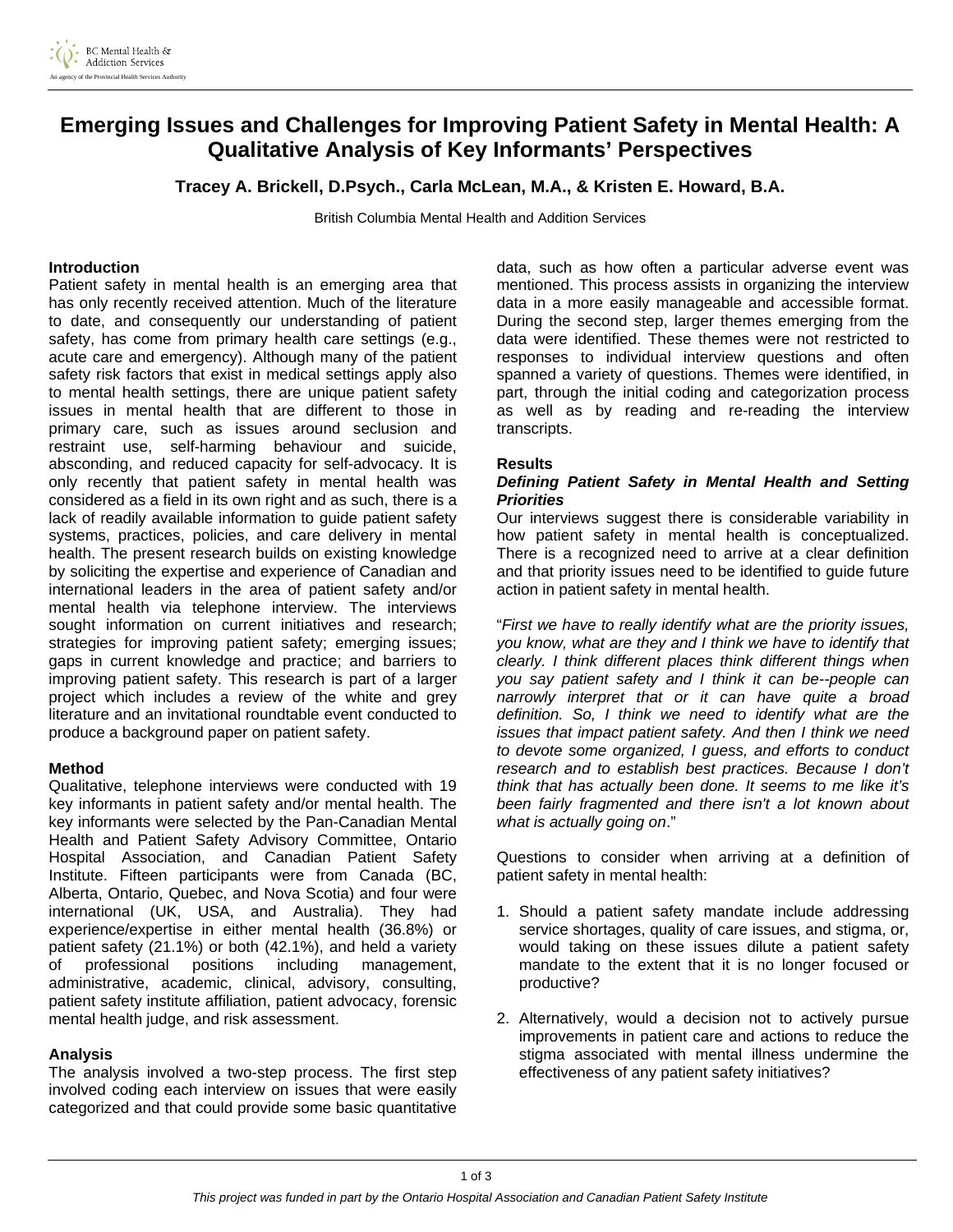Key informants identified the following adverse events as key safety concerns:

- Suicide and self harm.
- Medication safety.
- Aggression and violence.
- Sexual safety.
- Slips and falls.
- Patient elopement and absconding.
- Seclusion and restraint use.
- Substance use.
- Cigarette smoking (fires).

The importance of some adverse events was emphasized based on the frequency with which they occur (e.g. slips and falls and medication errors) whereas the importance of others was emphasized because of the severity of the consequences of the event (e.g. suicides and sexual safety concerns). Medication safety concerns, suicide, violence and aggression, and slips and falls were the most commonly referenced adverse events in this research.

## *The 'Newness' of the Patient Safety Issue and Corresponding Lack of Awareness*

Patient safety is an up-and-coming or new area and as such there is a corresponding lack of awareness of the issues. This has resulted in a dearth of good information, research, and standards of practice or policies to prevent patient safety events. Information that is available is not widely distributed.

*"…there's quite a lot of really good stuff going on and, you know, the big problem is, it doesn't get disseminated. And it always, it never ceases to amaze me how you've got really good practice in one area and then not in another area, you know? … Why people don't take good practice and implement it?"* 

Best Practices:

• Few key informants were able to point to examples of best practices in the field of patient safety in mental health. Best practices that were identified were often not specific to mental health settings or did not address specific adverse events or safety concerns.

Knowledge Transfer from Other Health Care Settings:

- Patient safety in mental health is part of a larger movement to improve patient safety. The key informants interviewed for this research recognize the value of being part of a larger movement.
- Given the lack of information on patient safety in mental health, the experiences, research, and practices of other health care settings can provide an invaluable source of information.
- Findings and practices from other health care settings are relevant to mental health because some issues and concerns are universal. Some adverse events, such as

slips and falls and medication errors, are not unique to mental health settings.

• Drawing on the experiences of other health care settings does not preclude recognizing unique safety concerns or needs of mental health patients. Patient safety initiatives for other settings can be modified and adapted to the needs of mental health or general principals and concepts can be adopted.

## *Conceptualizing Patient Safety in the Community*

Key informants note that there was little information on patient safety in mental health in the community and emphasized the need to conceptualize the issue. This is a pressing need because many patients are treated in community-based mental health services or released into the community after being treated in an in-patient setting.

*"I mean to some extent what we need to know is how we can keep patients safe in the community …that's one of the biggest issues, is the concern about discharging patients back into the community where there are not adequate supports…and a lack of monitoring, so people leave an institution and go into the community and there's, there aren't really enough supports there. So that, that's one of the biggest areas, to me, that needs looked after, is since we're not institutionalizing patients anymore, how do you keep the community safe and how do you keep the patients safe".* 

## *Improving Quality of Care and Service Availability*

Patient safety is not independent from other areas of mental health care and is impacted by issues around service availability and quality of care. It is difficult to establish safe environments for patients when resources are scarce, services are overburdened or not available, or quality of care is undermined by the stigma associated with mental illness.

*"I don't think that our mental health services are adequate. I do know that when I look at the stats for the work labour force in mental health… it's totally inadequate. We do not have enough people to take on the responsibility that is out there. And when we look at the stats of the numbers of people who suffer from even anxiety or, you know, other mental health conditions, it's totally inadequate. And I think, therefore, that the safety aspects…they're not going to be adequately addressed as a result. So more errors will probably likely occur and more problems will occur".* 

*"People don't get better waiting to get help and I think the other issues are, are the services adequate, and I would say probably not. You know, we have the wait times are too lengthy, and we don't have the resources to put into it, and then unfortunately, some people instead of getting help and getting back on their feet or maybe requiring some support, they spend years deteriorating and needing huge amounts of support or worse, all too often they end their life*"*.*